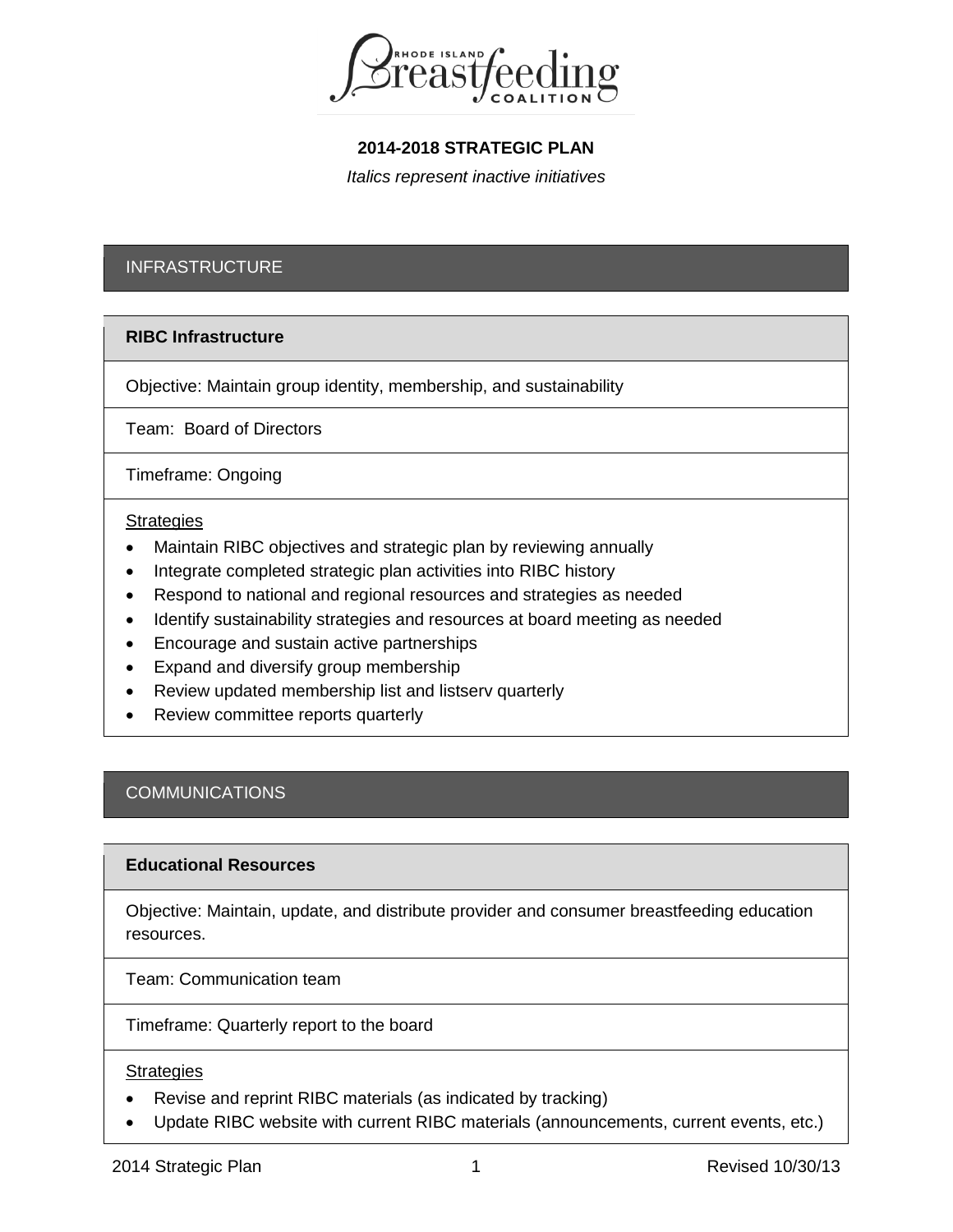

- Provide professional breastfeeding resources to health care providers through coalition members, the RIDOH distribution center (SBC), and at provider forums
- Provide clients and families with prenatal and postpartum breastfeeding resources through coalition members, the RIDOH distribution center (SBC), and at community forums
- Collaborate with RIDOH and community partners to Develop, distribute, and promote new state message education resources as appropriate.

## **Public Relations**

Objective: To promote RIBC brand

Team: Communication team

#### **Strategies**

- Promote RIBC events and achievements in the media in partnership with RIDOH
- Actively Promote World Breastfeeding Month
- Develop and sustain relationships with community partners
- Enhance online promotion of the Rhode Island Breastfeeding Coalition and its resources to providers and families (social media, etc. )

Timeline: ongoing with monthly report to the board

# PARTNERSHIPS / ADVOCACY

### **Maternity Care Practices**

Objective: Support Rhode Island birthing hospitals in maintaining or implementing best practices to improve breastfeeding outcomes as measured by Maternity Practices in Infant Nutrition and Care (mPINC) scores

Team: Maternity Care Practices team

### Strategies & Activities

• Advocate connecting birthing hospitals with WIC breastfeeding support services. Serve as a community resource on breastfeeding issues for maternity care facilities Support all maternity care hospitals in RI to become or maintain Baby-Friendly designation in accordance with the UNICEF/WHO Baby-Friendly Hospital Initiative (BFHI). Work collaboratively with RIDOH on the Maternity Care Practices Collaborative.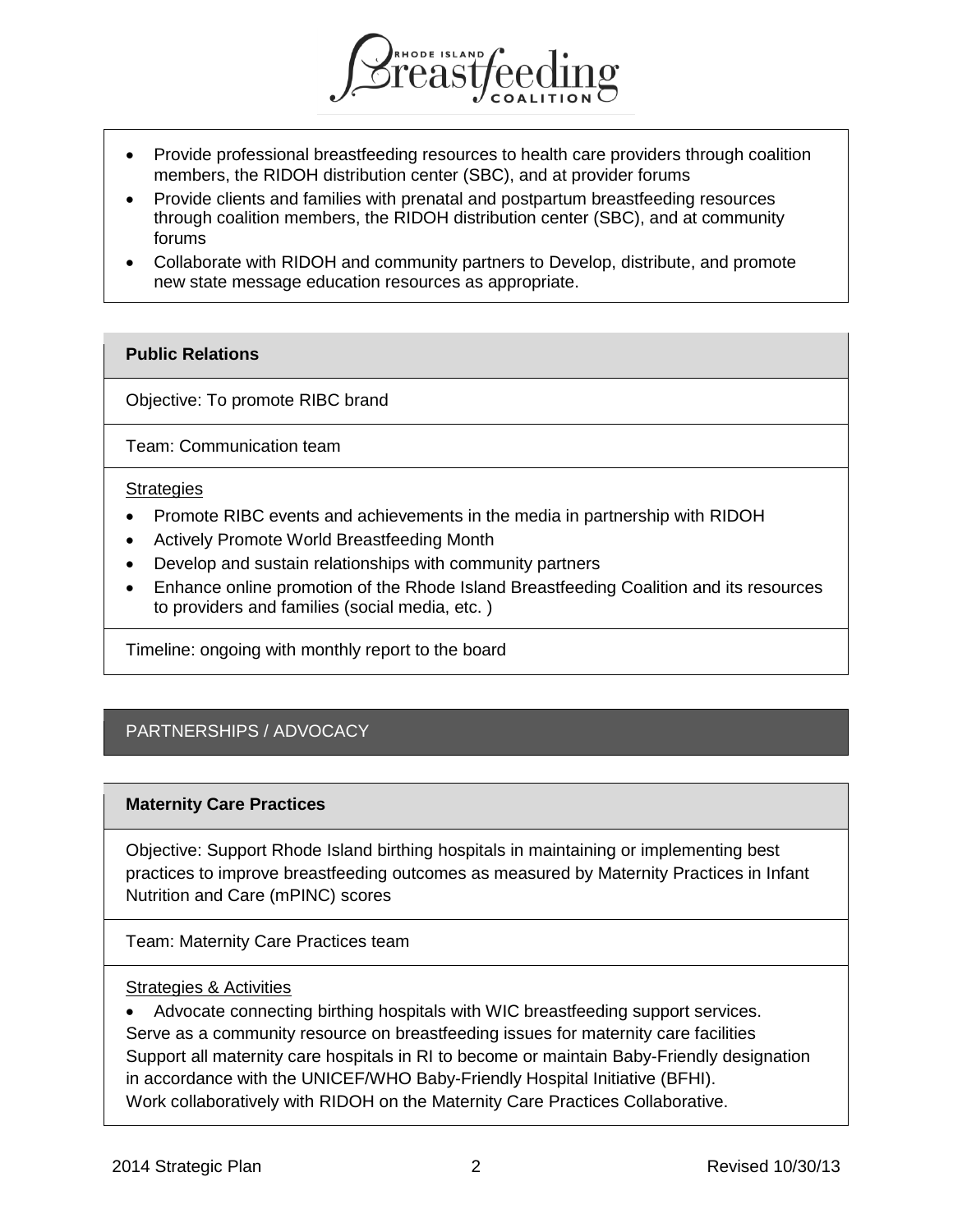

Partner with the Provider Education team to provide breastfeeding education opportunities to healthcare providers in Rhode Island.

Timeline: Ongoing with quarterly report to the board

## **Child Care Partnerships**

Objective: In collaboration with the Child Care Steering Committee, monitor new state policies, programs, and environments that support breastfeeding mothers.

Team: Childcare team

Partners: RIDOH

### Strategies & Activities

- 1. Provide input on state policy regarding breastfeeding support at child care facilities
	- Conduct research about current policies in Rhode Island and other states
	- Partner with key stakeholders to support a policy change
	- Advocate for incorporating new policy into new childcare licensing regulations
- 2. Assist child care providers in creating a breastfeeding-friendly environment
	- Develop breastfeeding recommendations for child care centers regarding:
		- Breastmilk storage and handling
		- Physical layout to include a space to nurse
		- Support group development for breastfeeding moms
		- Breastfeeding go-to person at each center
	- Develop and market a staff and client education plan
	- Develop a promotion plan for child care providers that incorporate recommendations
- 3. Develop, implement, and promote a recognition program for child care facilities that support and promote breastfeeding
- 4. Develop a communication plan about breastfeeding in all child care centers
	- Identify and problem-solve around specific barriers in high-risk areas

Timeline: Ongoing with quarterly report to the board

## **Health Insurer Partnerships**

Objective: All Rhode Island health insurers will include in their standard of care reimbursable coverage for lactation support services, breastfeeding classes, and breastfeeding equipment (e.g. breast pumps)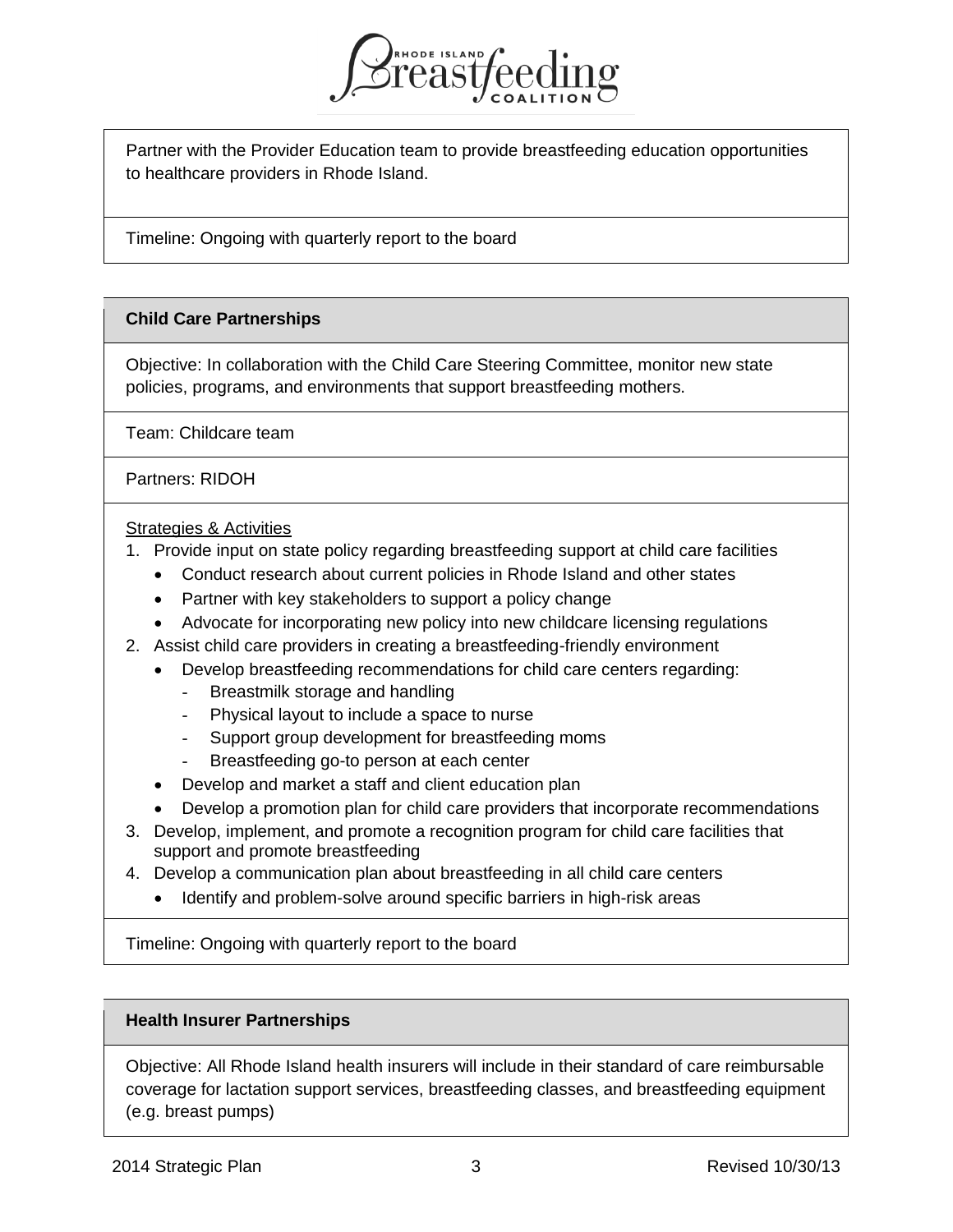**PRODE ISLAND** 

Team: Health Insurer team

Partners: First Connections, health insurers

Timeline: Ongoing with quarterly report to the board

## Strategies & Activities

Advocate for IBCLC licensure in Rhode Island

- Become an active part of the RI Healthcare Reform Commission
- Research how Diabetes Educators became licensed in Rhode Island
- Research how Dietitians became licensed in Rhode Island
- Assist insurers in establishing the optimal standard of breastfeeding care
- Further develop existing relationships with partner insurers
- Encourage and provide technical support to insurers to provide additional breastfeeding benefits to RIte Care & commercial subscribers
- Promote the Rhode Island Breastfeeding Coalition and the Physicians' Committee for Breastfeeding in Rhode Island as experts for consultation on breastfeeding issues

Promote breastfeeding benefits to health care providers and subscribers

- Promote the RIBC breast pump prescription template
- Identify and enhance ways that insurers notify consumers and providers about benefits (e.g. subscriber education packets, subscriber newsletters, magazines, physician bulletins)
- Update and promote RIte Care breastfeeding benefit grids annually or as benefits change
- Educate health care providers about access and utilization of insurance benefit information

Timeline: Ongoing with quarterly report to board

### **Legislative Advocacy**

Objective: Promote and promulgate laws, legislation and policy to protect, support and promote breastfeeding in Rhode Island

Team: Board, Ad hoc committee, with guidance from the US Breastfeeding Coalition, AAP Legislative Action news

### **Strategies**

- Promote existing state breastfeeding legislation locally, ongoing
- Promote existing national breastfeeding legislation locally, ongoing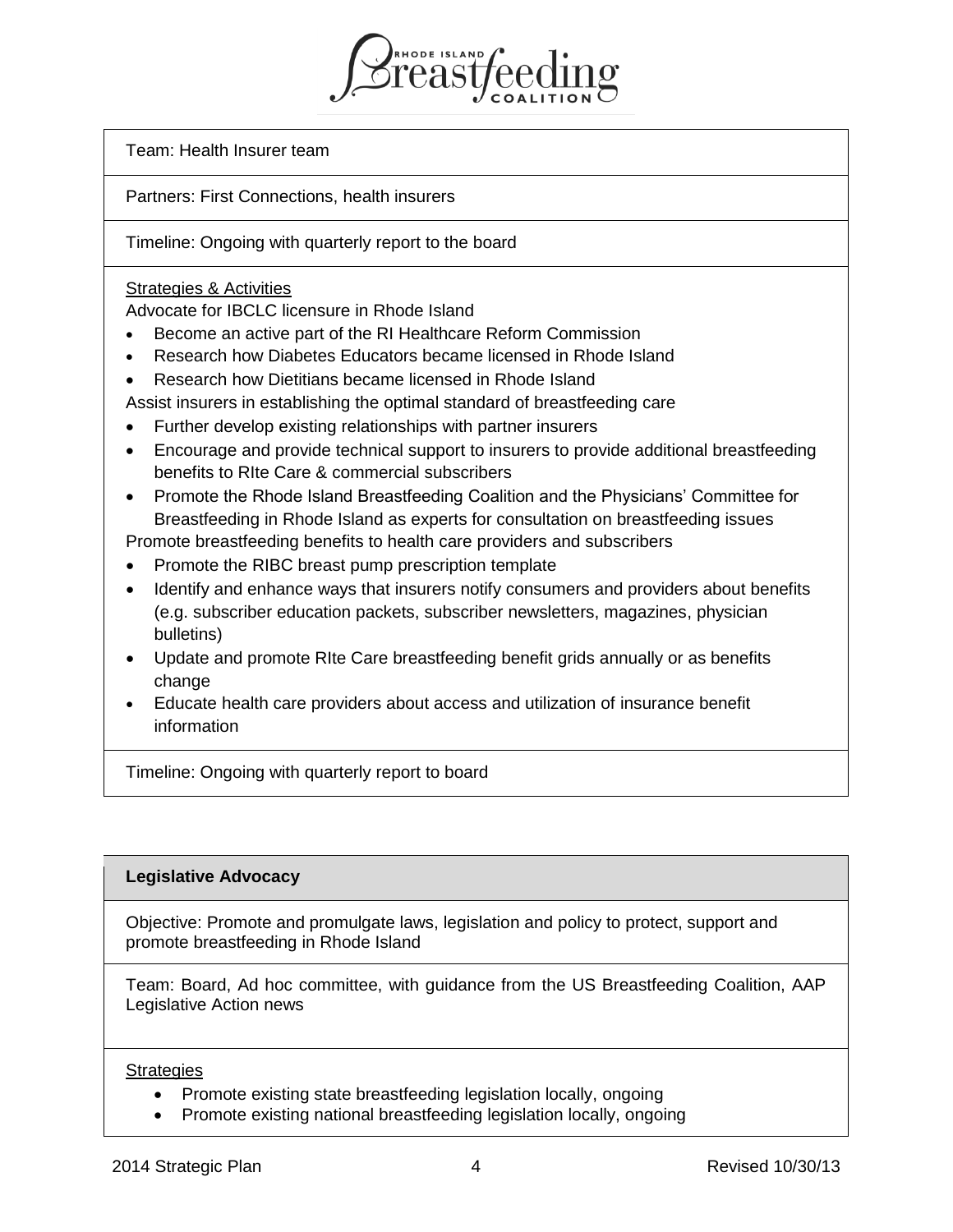

- Work with and respond to government agencies and committees (eg Health Insurance Commissioner, ACA Healthcare Forum, etc) to comment on and develop policies and initiatives in the state, ongoing
- Identify opportunities for developing new and strengthening existing legislation before the beginning of the legislative term in January, annually at summer or fall meeting

Timeline: As needed

### **Breastfeeding-Friendly Environments**

Objective: Increase the number of public settings (e.g., parks, stores, restaurants, and entertainment venues) with breastfeeding-friendly environments

Team: Breastfeeding-Friendly team

Partners: Birthing hospital support groups, LLLRI

#### **Strategies**

Partner with Rhode Island mothers groups to disseminate public breastfeeding law fact sheets, "Breastfeeding Welcome Here" decals, and Breastfeeding-Friendly Workplace Award applications to Rhode Island businesses

Timeline: Ongoing with quarterly report to board

### **Employer Partnerships**

Objective: Increase the number of worksites that implement policies, programs and environments that support breastfeeding mothers

Team: Employer team

Partners: RIDOH (Director's Office, IHW, State Breastfeeding Coordinator, Worksite Wellness Coordinator), MomDocFamily, University of Rhode Island, Rhode Island business and community organizations

#### **Strategies**

• Promote the adoption of breastfeeding-friendly policies, programs, and environments to community partners, chamber of commerce, and businesses

**Activities**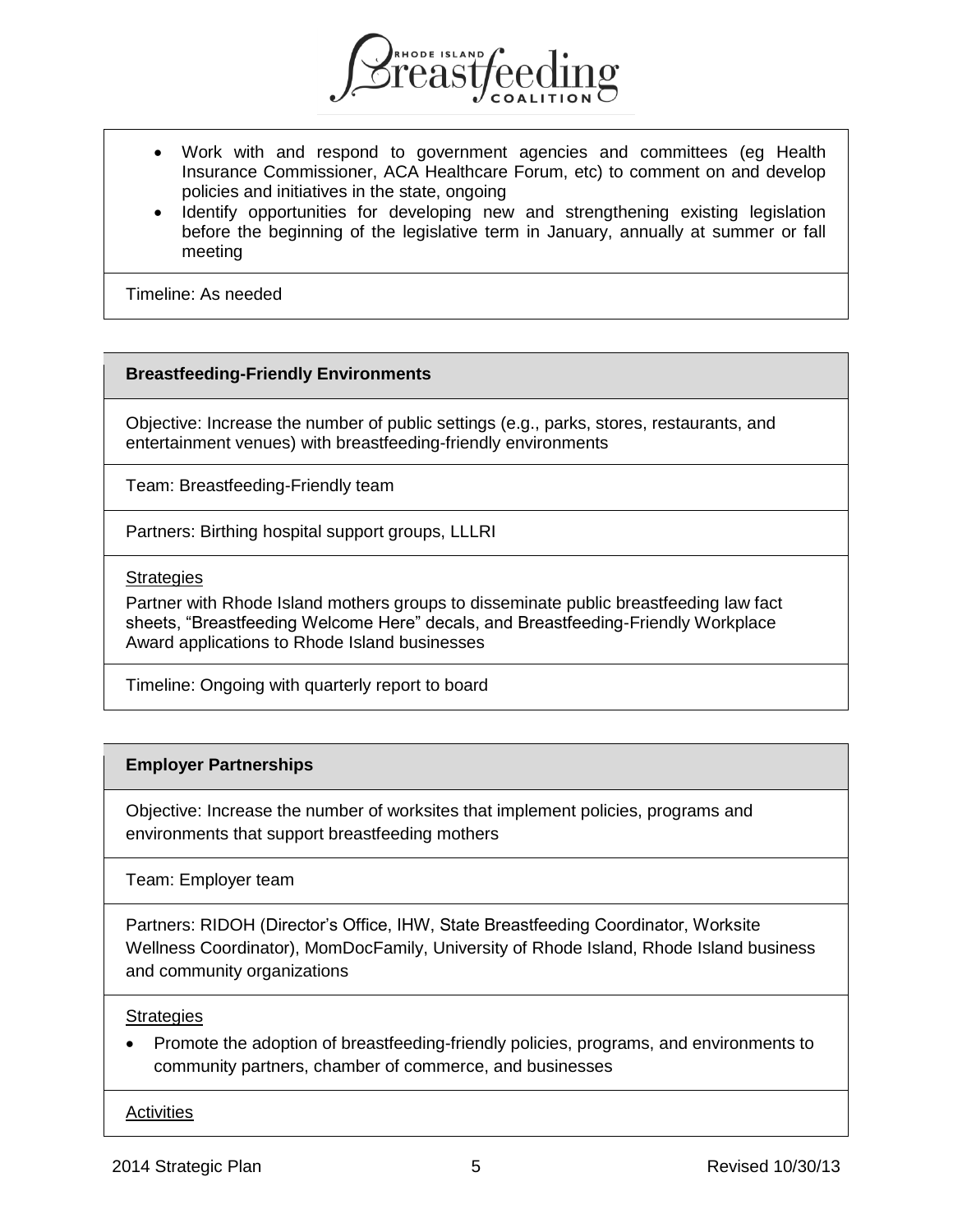

REAST CO

- Promote the Business Case for Breastfeeding lactation support toolkit and the Breastfeeding-Friendly Workplace Award to community partners and employers (ongoing)
- Follow up with previous Breastfeeding-Friendly Workplace Award recipients and Business Case for Breastfeeding toolkit recipients to provide ongoing breastfeeding education and access to relevant community resources (ongoing)
- Promote Business Case for Breastfeeding mini-grants to community organizations and businesses and coordinate and facilitate the mini-grant process (ongoing)
- Collaborate with MomDocFamily to maintain a list of pumping rooms available to physicians and staff at Rhode Island hospitals (ongoing)
- Collaborate with the University of Rhode Island Advance office to promote the Business Case for Breastfeeding and the Breastfeeding-Friendly Workplace Award to other state academic institutions (July 1, 2010 – June 31, 2011)
- Post relevant updates on RIDOH and RIBC websites (ongoing)
- Distribute Breastfeeding and Going Back to Work or School brochures, Breastfeeding Law Cards, Breastfeeding Law Fact Sheets, and Breastfeeding Welcome here decals throughout the community (ongoing)
- Promote Business Case for Breastfeeding lactation support toolkit and Breastfeeding-Friendly Workplace Award at Society for Human Resource Managers Conference (September 2011)
- Reprint Breastfeeding Welcome Here decals for ongoing community distribution (spring 2011)

# **EDUCATION**

### **Provider Education**

Objective: Provide breastfeeding education opportunities to healthcare providers in Rhode Island (SGCTA9)

Team: Provider Education team

#### **Strategies**

- CLC Training: Train Rhode Island healthcare providers as Certified Lactation Counselors every other year (next in 2014)
- RIBC Conference: Provide educational and networking opportunity for lactation specialists working in Rhode Island every other year (next in 2014) *Cultural competency: Provide speaker/s who address cultural concerns and issues*